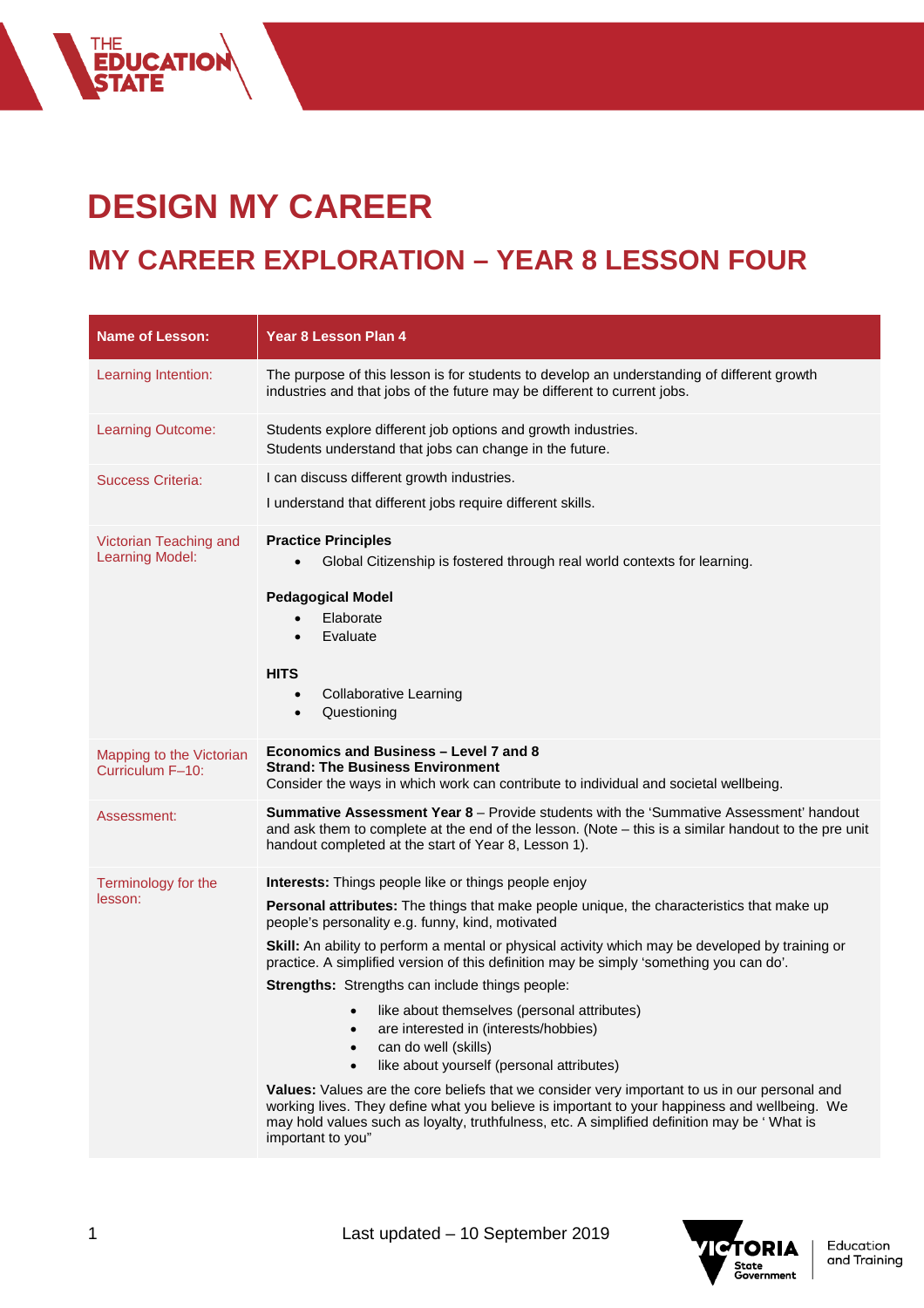|                                             | <b>Beliefs:</b> Beliefs are judgements about ourselves and the world around us.                                                                                                                                                                                                                                                                                                                                                                                                       |
|---------------------------------------------|---------------------------------------------------------------------------------------------------------------------------------------------------------------------------------------------------------------------------------------------------------------------------------------------------------------------------------------------------------------------------------------------------------------------------------------------------------------------------------------|
|                                             | Career: A career can be a variety of roles, both paid and unpaid, that a person takes throughout<br>their lifetime. A career can be a lifelong process of managing learning and work activities in order<br>to live a productive and fulfilling life.                                                                                                                                                                                                                                 |
|                                             | <b>Employment:</b> Work for a company or person for a wage or salary                                                                                                                                                                                                                                                                                                                                                                                                                  |
|                                             | <b>Job:</b> Tasks that are performed as part of an occupation or career                                                                                                                                                                                                                                                                                                                                                                                                               |
|                                             | Occupation: Type of work people do in different ways and places e.g. engineer is an occupation<br>that includes chemical, structural and more                                                                                                                                                                                                                                                                                                                                         |
|                                             | Employability Skills: Employability skills are the key skills and personal attributes people need<br>to succeed in the world of work. They are skills that can be transferred across workplaces.                                                                                                                                                                                                                                                                                      |
|                                             | Work: A productive task that can be either paid or unpaid                                                                                                                                                                                                                                                                                                                                                                                                                             |
|                                             | Industry: Name given to a broad range of occupations within one field e.g. Transport Industry,<br>Medical Industry or Education Industry.                                                                                                                                                                                                                                                                                                                                             |
| <b>Prior Knowledge</b><br>/concepts/skills: | Basic knowledge of current industries and jobs.                                                                                                                                                                                                                                                                                                                                                                                                                                       |
| Equipment/Resources<br>required:            | Access to the internet (including, Victorian Skills Gateway, Victorian Government Priority<br>$\bullet$<br>Industries and Sectors, myfuture, Job Outlook, Australian Jobs) see links below.<br>Summative Assessment handout<br>$\bullet$                                                                                                                                                                                                                                              |
| <b>Lesson Duration:</b>                     | 1 lesson period                                                                                                                                                                                                                                                                                                                                                                                                                                                                       |
| <b>Lesson Description:</b>                  | Students have the choice of completing 1 or 2 of the activities listed below, depending on time<br>allocated. In small groups (3 or 4 students per group) students select the activities that interest<br>them. At the end of the lesson allow time for each group of students to present their<br>findings/report/vision board to the class.                                                                                                                                         |
|                                             | <b>Activity One</b>                                                                                                                                                                                                                                                                                                                                                                                                                                                                   |
|                                             | Students select a range of video clips that may interest them on Victorian Skills Gateway<br>https://www.skills.vic.gov.au/victorianskillsgateway/Stories/Pages/default.aspx                                                                                                                                                                                                                                                                                                          |
|                                             | Group Report – as a group use the questions below to reflect on their videos:                                                                                                                                                                                                                                                                                                                                                                                                         |
|                                             | a) What background did the individual in the video have that led to their job?<br>b) Where and what did they study to be qualified for their job?<br>What type of work does their company do?<br>C)<br>Does their job have future prospects?<br>d)                                                                                                                                                                                                                                    |
|                                             | NOTE – Provide students with 'Summative Assessment' handout after completing Lesson Plan 4<br>activities. (Note - this is a similar handout to the pre unit handout completed at the start of Lesson<br>1).                                                                                                                                                                                                                                                                           |
|                                             | <b>Activity Two</b>                                                                                                                                                                                                                                                                                                                                                                                                                                                                   |
|                                             | Using the Victorian Government Priority Industries and Sectors website<br>https://djpr.vic.gov.au/priority-industries-sectors, students select one of the 11 growth industries<br>that they are interested in. Students then research the industry (using websites such as myfuture,<br>Job Outlook, Victorian Skills Gateway, Australian Jobs and Victorian Government Priority<br>Industries and Sectors website) and create a 1 page online vision board advertising the industry. |



promote the industry.

Students can include images, words, and descriptions and should target their vision board to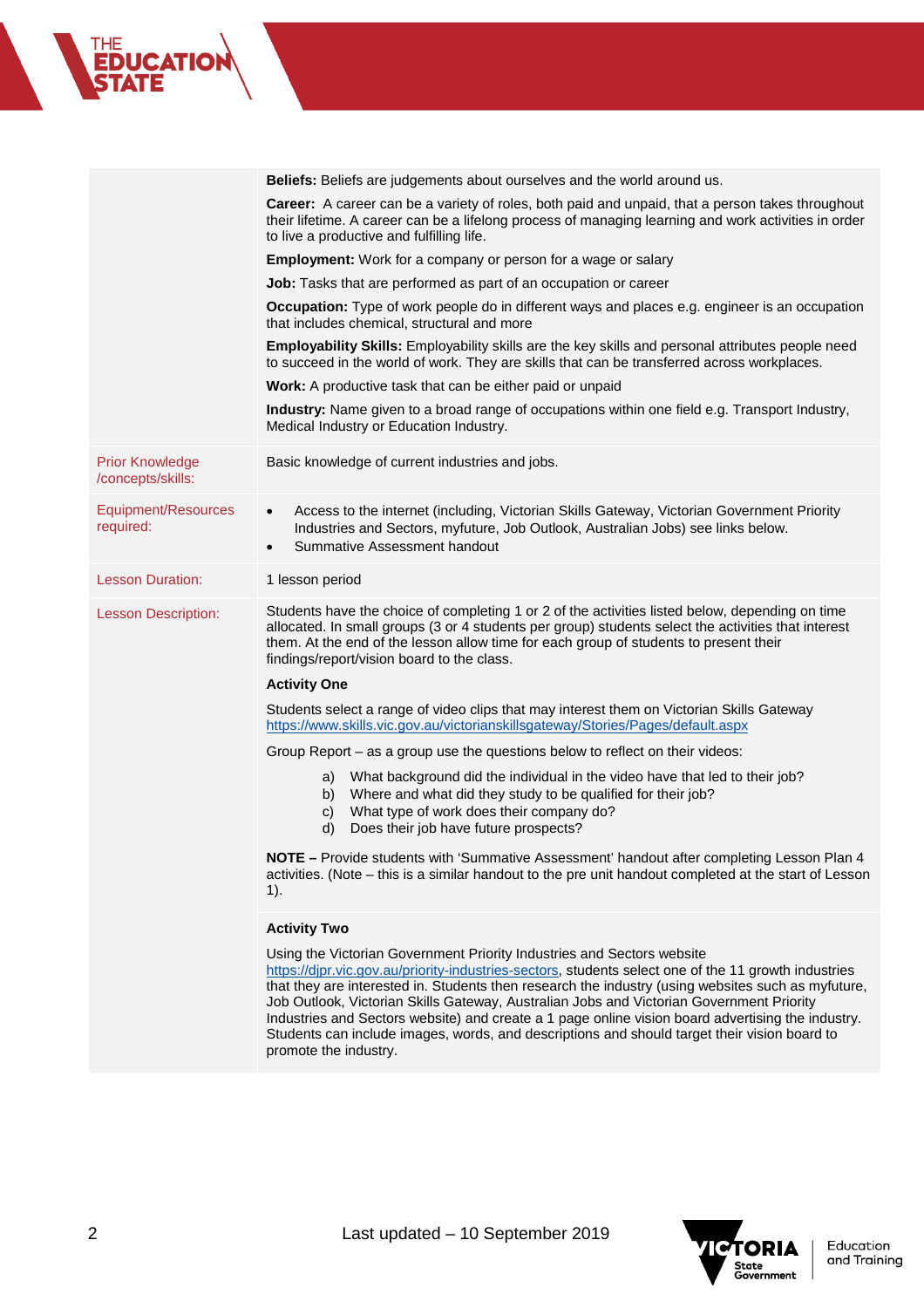|                                 | <b>Activity Three</b>                                                                                                                                                                                                                                                                                                                                                                                                                                                                                                                                                                                             |
|---------------------------------|-------------------------------------------------------------------------------------------------------------------------------------------------------------------------------------------------------------------------------------------------------------------------------------------------------------------------------------------------------------------------------------------------------------------------------------------------------------------------------------------------------------------------------------------------------------------------------------------------------------------|
|                                 | Using the Careers2030 website https://careers2030.cst.org/jobs/ students work in groups of 3 or 4<br>to research one of the new and interesting careers of the future (many of these careers don't exist<br>today so encourage students to select a career they haven't heard of). Students prepare a<br>PowerPoint presentation for the class which includes the following questions:                                                                                                                                                                                                                            |
|                                 | What is the job?<br>a)<br>What industry is it in?<br>b)<br>What skills does it require?<br>C)<br>What similar jobs are available today?<br>$\mathsf{d}$<br>Why have the jobs today changed?<br>e)<br>Why is this job important?<br>$f$ )<br>How does this job contribute to society?<br>g)                                                                                                                                                                                                                                                                                                                        |
| Differentiation:                | <b>Extend</b><br>Homework activity - Students interview one person from their family or friends and prepare a<br>report on the following questions:                                                                                                                                                                                                                                                                                                                                                                                                                                                               |
|                                 | What background did the individual in the video have that led to their job?<br>a)<br>Where and what did they study to be qualified for their job?<br>b)<br>What type of work does their company do?<br>$\mathsf{C}$<br>Does their job have future prospects?<br>d)                                                                                                                                                                                                                                                                                                                                                |
|                                 | The class plans, develops and presents an Industry Expo to other classes, year levels or the<br>school. Using their 1 page vision board as stimuli, students work in small groups to develop flyers,<br>posters, brochures etc. advertising their selected growth industry (this could include PowerPoint<br>presentations or other online technology). Students will need to research their chosen growth<br>industry and be prepared to share information about their industry at the expo.                                                                                                                     |
| Parent/Carer<br>Participation:  | Students should be encouraged to share the knowledge they have learnt about changing and<br>future jobs with their parents/carers.                                                                                                                                                                                                                                                                                                                                                                                                                                                                                |
| References/<br>Resources/Links: | Career Education Association of Victoria - Career Planning: My Career Capabilities, 2015<br>$\bullet$<br>Victorian Skills Gateway<br>$\bullet$<br>https://www.skills.vic.gov.au/victorianskillsgateway/Stories/Pages/default.aspx<br>Victorian Government Priority Industries and Sectors website<br>$\bullet$<br>https://djpr.vic.gov.au/priority-industries-sectors,<br>myfuture https://myfuture.edu.au/<br>$\bullet$<br>Job Outlook https://joboutlook.gov.au/<br>$\bullet$<br>Australian Jobs https://australianjobs.jobs.gov.au/<br>$\bullet$<br>Careers2030 https://careers2030.cst.org/jobs/<br>$\bullet$ |

| <b>Alternative Lesson 2</b>                      | <b>Industry Immersion Experience Program</b>                                                                                                                                                                                            |
|--------------------------------------------------|-----------------------------------------------------------------------------------------------------------------------------------------------------------------------------------------------------------------------------------------|
| Learning Intention:                              | Students can explain how different jobs require different skills.                                                                                                                                                                       |
| Victorian Teaching and<br><b>Learning Model:</b> | <b>Practice Principles</b><br>Global citizenship is fostered through real world contexts for learning.<br>$\bullet$<br><b>Pedagogical Model</b><br>Engage<br>Explore<br>$\bullet$<br><b>HITS</b><br>Collaborative Learning<br>$\bullet$ |
|                                                  |                                                                                                                                                                                                                                         |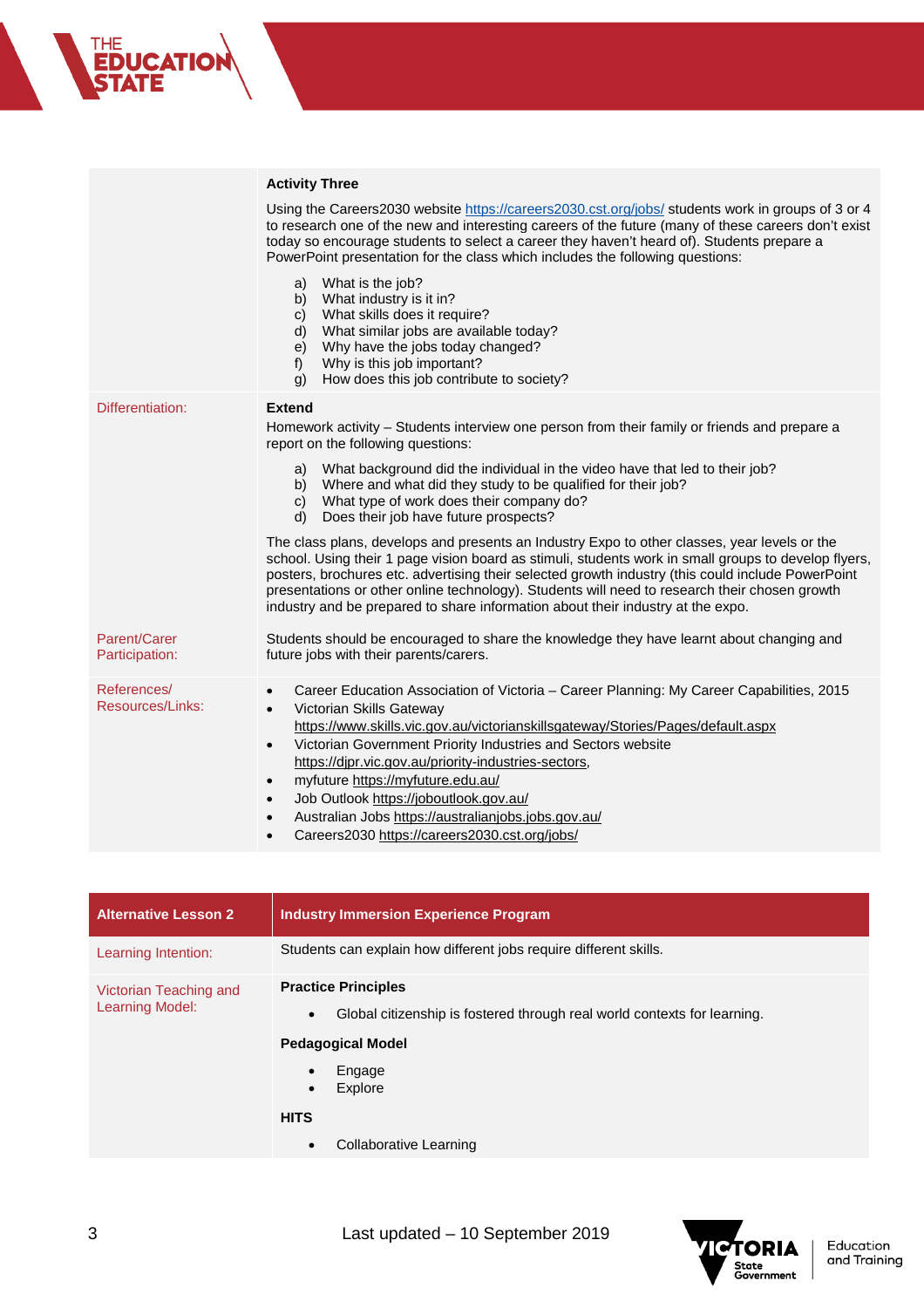## THE<br>**EDUCATION**<br>STATE

|                                                                                                           | Questioning<br>$\bullet$                                                                                                                                                                                                                                                                                                                                                                                                                        |
|-----------------------------------------------------------------------------------------------------------|-------------------------------------------------------------------------------------------------------------------------------------------------------------------------------------------------------------------------------------------------------------------------------------------------------------------------------------------------------------------------------------------------------------------------------------------------|
| Mapping to the Victorian<br>Curriculum F-10:                                                              | ➤<br>Humanities: Economics and Business - Level 7 & 8<br><b>Strand: Work and Work Futures</b><br>Consider the ways in which work can contribute to individual and societal wellbeing.                                                                                                                                                                                                                                                           |
| Assessment:                                                                                               | Formative assessment - In this lesson determine student's ability to understand what work<br>is and their understanding that different jobs requirements.                                                                                                                                                                                                                                                                                       |
| Terminology for the<br>lesson:                                                                            | Career: A career can be a variety of roles, both paid and unpaid, that a person takes<br>throughout their lifetime. A career can be a lifelong process of managing learning and work<br>activities in order to live a productive and fulfilling life.                                                                                                                                                                                           |
|                                                                                                           | <b>Skills:</b> A skill is a task or action that someone can do.                                                                                                                                                                                                                                                                                                                                                                                 |
|                                                                                                           | <b>Employment:</b> Work for a company or person for a wage or salary                                                                                                                                                                                                                                                                                                                                                                            |
|                                                                                                           | Job: Tasks that are performed as part of an occupation or career                                                                                                                                                                                                                                                                                                                                                                                |
|                                                                                                           | Occupation: Type of work people do in different ways and places e.g. engineer is an<br>occupation that includes chemical, structural and more                                                                                                                                                                                                                                                                                                   |
|                                                                                                           | Employability Skills: Employability skills are the key skills and personal attributes people<br>need to succeed in the world of work. They are skills that can be transferred across<br>workplaces.                                                                                                                                                                                                                                             |
|                                                                                                           | Work: A productive task that can be either paid or unpaid                                                                                                                                                                                                                                                                                                                                                                                       |
|                                                                                                           | Industry: Name given to a broad range of occupations within one field e.g. Transport<br>Industry, Medical Industry or Education Industry                                                                                                                                                                                                                                                                                                        |
| Prior<br>Knowledge/concepts/skills:                                                                       | Names of jobs, work, difference between job and industry.                                                                                                                                                                                                                                                                                                                                                                                       |
| Equipment/Resources                                                                                       | <b>Industry Immersion Program</b>                                                                                                                                                                                                                                                                                                                                                                                                               |
| required:                                                                                                 | Department of Education and Training program organised by the Career Education<br>Association of Victoria for eligible schools                                                                                                                                                                                                                                                                                                                  |
| <b>Lesson Duration:</b>                                                                                   | 1 lesson period                                                                                                                                                                                                                                                                                                                                                                                                                                 |
| <b>Lesson Description:</b><br>(This Activity could be<br>undertaken in either<br>lesson 3 or 4 of Year 7) | The Industry Immersion Experience Program is an opportunity for Year 7 to 10 students, in<br>eligible Victorian government schools, to actively engage in a range of industry immersion<br>experiences that build their knowledge of the world of work and future workforce skills<br>requirements. The Victorian Government is providing funding to the Career Education<br>Association of Victoria to deliver this program from 2018 to 2020. |
|                                                                                                           | List of eligible schools is available at: https://www.ceav.vic.edu.au/industry-immersions/list-of-<br>eligible-schools/                                                                                                                                                                                                                                                                                                                         |
|                                                                                                           | Note: Schools are able to participate in the program more than once.                                                                                                                                                                                                                                                                                                                                                                            |
|                                                                                                           | For enquiries refer to the Industry Immersion Experience Program website                                                                                                                                                                                                                                                                                                                                                                        |
|                                                                                                           | Video about the Program: https://www.ceav.vic.edu.au/industry-immersions/about-the-<br>industry-immersion-experience-program/                                                                                                                                                                                                                                                                                                                   |
|                                                                                                           | Students will have the opportunity to spend a day on site at an industry workplace in the<br>following growth areas:                                                                                                                                                                                                                                                                                                                            |
|                                                                                                           | <b>Construction Technologies</b><br>$\bullet$<br>Creative Industries<br>$\bullet$<br>Defence Technologies<br>$\bullet$<br>Food and Fiber<br>$\bullet$<br><b>International Education</b><br>$\bullet$<br>Medical Technologies and Pharmaceuticals                                                                                                                                                                                                |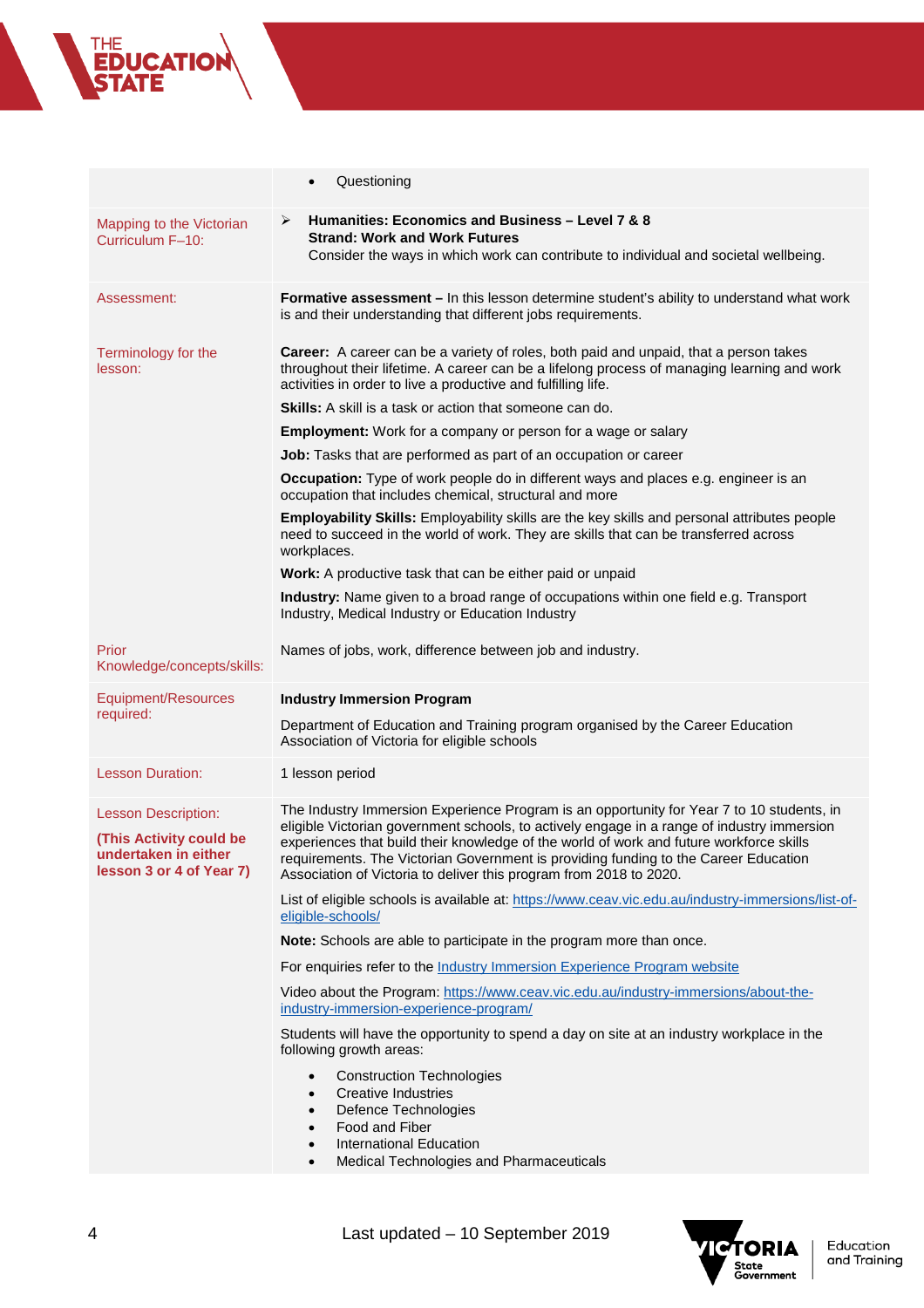|                              | <b>Professional Services</b><br>Retail, Transport, Distribution, Logistics and Postal<br><b>Transport Technologies</b><br>Visitor Economies.                                                                                                                                                                      |
|------------------------------|-------------------------------------------------------------------------------------------------------------------------------------------------------------------------------------------------------------------------------------------------------------------------------------------------------------------|
|                              | Students will hear from industry leaders, tour facilities and participate in career development<br>activities that will provide them with valuable and meaningful insights, and an understanding<br>into the current world of work and the future needs of industry.                                              |
|                              | Teachers will receive an Immersion Day Pack that will include a program workbook for<br>students with pre and post Immersion activities, and a teacher resource including lesson<br>plans mapped to the Victorian Curriculum F-10.                                                                                |
|                              | The Industry Immersion Experience days are offered to eligible Victorian government schools<br>at no cost. Transport to and from the industry venue as well as CRT for teachers attending<br>the day is also covered by the program.                                                                              |
| <b>Parent Participation:</b> | As a homework task, students work with their parents to research the industry area the<br>student is visiting and develop two questions the student would like to know the answers to<br>and two questions the parent would like to know the answers to. The student will then ask<br>these questions on the day. |

| <b>Alternative Lesson 3</b>                      | Myfuture - career interest quiz                                                                                                                                                                                                                                                                                                                                                                                                                               |
|--------------------------------------------------|---------------------------------------------------------------------------------------------------------------------------------------------------------------------------------------------------------------------------------------------------------------------------------------------------------------------------------------------------------------------------------------------------------------------------------------------------------------|
| Learning Intention:                              | Students can build a personal profile, and this this to a range of occupational and industry<br>profiles                                                                                                                                                                                                                                                                                                                                                      |
| Victorian Teaching and<br><b>Learning Model:</b> | <b>Practice Principles</b><br>Global citizenship is fostered through real world contexts for learning<br>$\bullet$<br><b>Pedagogical Model</b><br>Engage<br>$\bullet$<br>Explore<br>$\bullet$<br><b>HITS</b><br><b>Collaborative Learning</b><br>$\bullet$<br>Questioning<br>$\bullet$                                                                                                                                                                        |
| Mapping to the Victorian<br>Curriculum F-10:     | Personal and Social Capability - Level 7 and 8<br>➤<br><b>Strand: Social Awareness and Management</b><br>Sub-strand: Relationships and diversity<br>Explore their personal values and beliefs and analyse how these values and beliefs might<br>be different or similar to those of others                                                                                                                                                                    |
| Assessment:                                      | <b>Formative assessment - In this lesson determine student's ability to understand what work</b><br>is and their understanding that different jobs requirements.                                                                                                                                                                                                                                                                                              |
| <b>Lesson Duration:</b>                          | 1 lesson period                                                                                                                                                                                                                                                                                                                                                                                                                                               |
| <b>Lesson Description:</b>                       | Students register and complete the myfuture Career Interest Quiz - https://myfuture.edu.au/<br>Using the occupation results, the students research three of the suggested occupations<br>Students complete the occupations worksheet.<br><b>Note –</b> Provide students with the Summative Assessment handout after completing Lesson<br>Plan 4 activities. (Note – this is a similar handout to the pre unit handout completed at the<br>start of Lesson 1). |



THE<br>**EDUCATION**<br>STATE